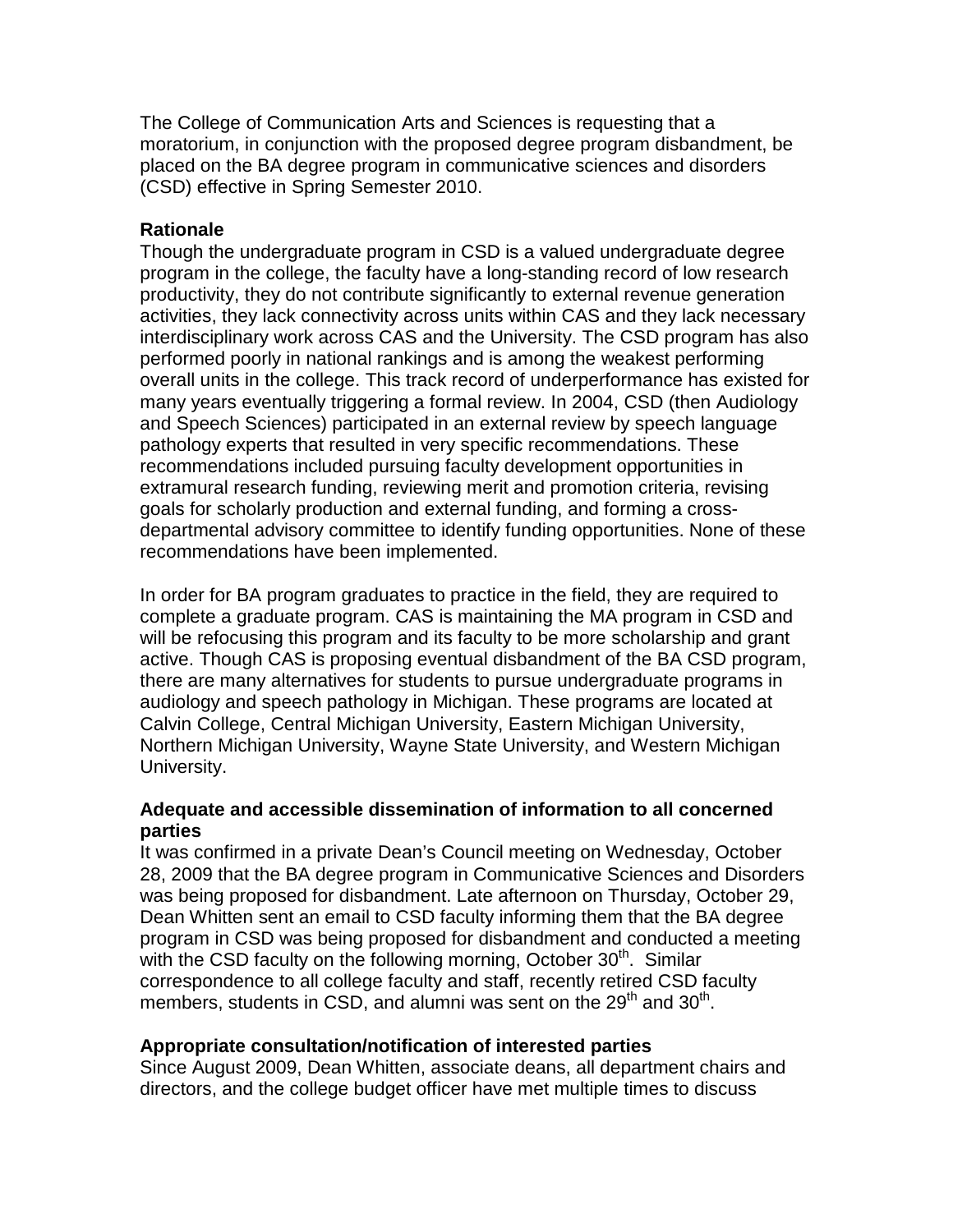program quality and productivity for every transcriptable academic program in CAS. Dean Whitten also held special departmental meetings with faculty and separate meetings with department chairs to discuss the situation. A special meeting with the College Advisory Council was convened on September 3 to discuss the budgetary situation. Additionally, both Dean Whitten and Provost Wilcox addressed the budget situation with the CAS Alumni Board during their October  $16<sup>th</sup>$  meeting. A schedule of the meetings is attached.

Once the proposed program disbandment was announced, Dean Whitten and other members of the dean's office met with the CSD faculty on October 30 (9 of 11 faculty members were present). On November 4, Dean Whitten, Associate Dean for Graduate Studies Steve Lacy Associate Dean for Undergraduate Studies Janet Lillie, and Acting Chair of CSD Frank Boster met with CSD undergraduates. There were 100 undergraduate CSD students and 20 CSD MA students present at the meeting. In addition, Dean Whitten and administrative staff met with the faculties from all departments in CAS (including CSD again) during the week of November 2 through 6.

#### **Appropriate consultation/notification of college governance.**

In addition to the September 3rd College Advisory Council meeting, Dean Whitten and administrative staff consulted with the CAS College Advisory Council on the morning of November 6.

## **Appropriate consultation/notification of external stakeholders (e.g., alumni).**

On the same day email correspondence was sent to faculty, Dean Whitten made separate phone calls to recently retired faculty to discuss the situation. Dean Whitten and Advancement Director Cara Boeff consulted via phone about the suggested proposal with available CAS Alumni Board members. Additionally, Dean Whitten and Cara Boeff made a number of phone calls to key donors regarding the proposed disbandment.

#### **Summary feedback from constituents**

Not surprisingly, the collective CSD faculty are publicly upset, though privately many of them have said that they were not surprised by the proposal for disbandment and related moratorium. They also have privately recognized that they have done very little to refocus the department since the 2004 external review. The recently retired faculty were disappointed, however, they were not surprised about the BA degree program disbandment proposal because they knew that the unit had received a number of clear messages about improving scholarship and grant productivity in recent years. CSD students are very passionate about their academic program and are disappointed as well, however, they are very pleased that greater focus will be given to the MA program.